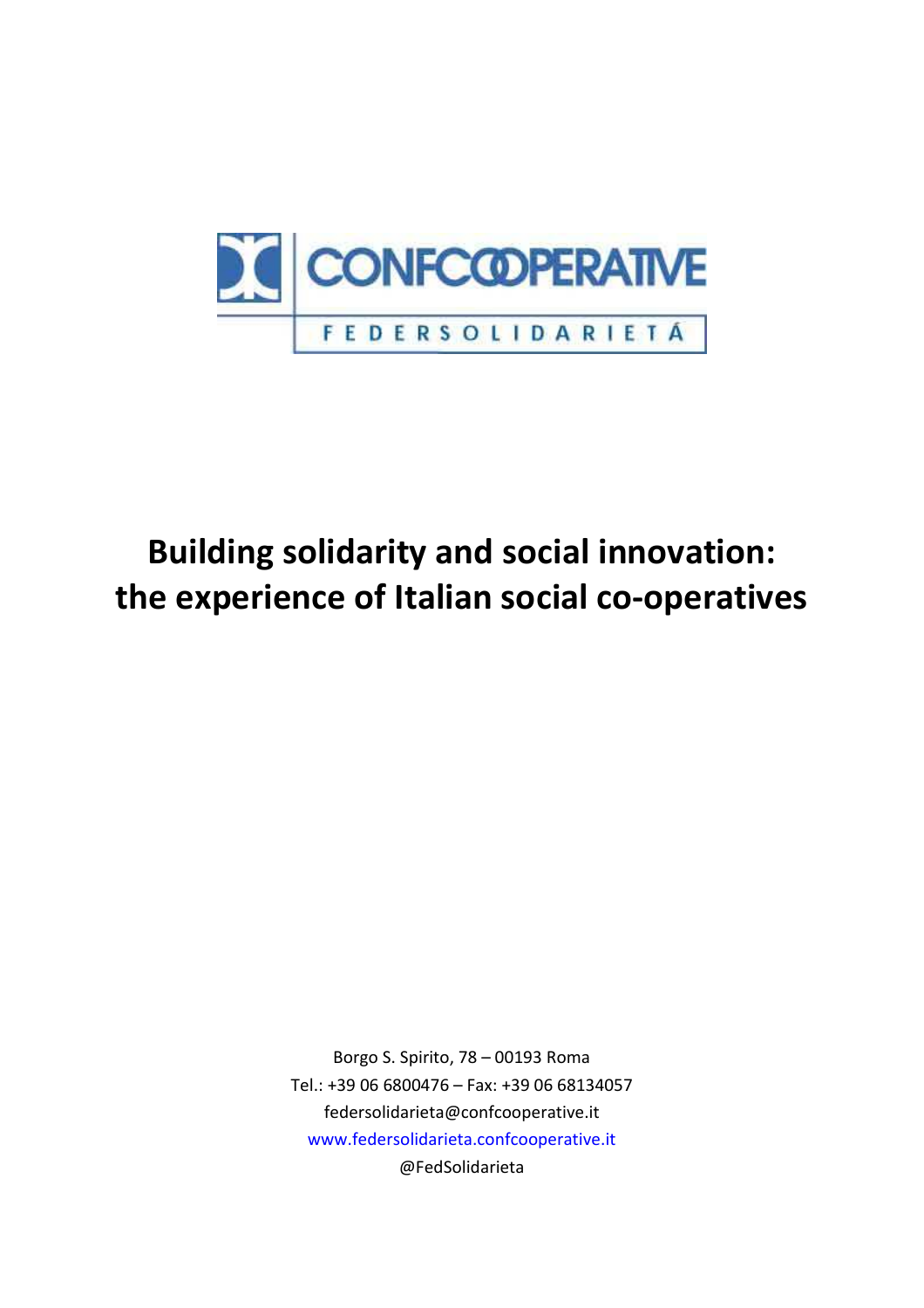# **Preamble**

In this short background document on the Italian social co-operation are explained a few characteristics of the Italian society's demographic and economic development and are highlighted both the presence of the social co-operation within Federsolidarietà – Confcooperative and its growing pervasiveness, especially to satisfy local people's needs.

Moreover, a few considerations and proposals are added in order to provide an insight into our vision of the economy and what we expect from a European welfare for the citizens, their social inclusion and social justice.

# **Definition of the social co-operative and its relation with the social enterprise**

The experience of social solidarity co-operation came into existence in Italy in January 1963. It embodied the idea that practically solidarity could take on an entrepreneurial form, more precisely the form of a cooperative. In November 1991, social co-operatives were eventually given a legal framework with the enactment of their founding law 381/91.

This law was therefore a follow-up to isolated experiences, which were not codified in the civil law and had developed into more structured forms which had spread across Italy, and eventually were given a legal recognition and regulation.

Article 1 of the law 381/91 provides that: *"The purpose of social co-operative is the pursuit of the general community interest in promoting human concerns and in the social integration of citizens by means of: a) the management of social, health and educational services; b) the carrying-out of sundry activities agricultural, industrial, business or services - having as their purpose the gainful employment of the disadvantaged.* 

*In so far as compatible with this law, the regulations regarding the sector in which social co-operatives operate shall apply to those same social co-operatives.* 

*The name of co-operative, however it is constituted, must contain the indication that it is a "social cooperative."* 

Social co-operatives are therefore an instrument to serve local needs and to obtain a two-fold objective defined by the law:

- Providing social, health and educational services;
- Developing agricultural, industrial, commercial activities or services to integrate through work disadvantaged persons who must account for at least 30% of the business total headcount.

Some characteristics of the social co-operative stem from these legal provisions:

- It is a private, though non-profit entity, entrusted by the legislator with a very significant task: to pursue the general community interest, and thereby support the public organization (at its various territorial levels) in actions which had been thought as exclusive prerogatives of public entities;
- It is an entity which invests its own funds, has a status of legal private entity, has to fulfil a specific public purpose provided for in the founding law and with full respect of equality, social inclusion and solidarity principles recognized by the Italian Constitution;
- This private entity's purpose is "to pursue the general community interest in promoting human concerns and in the social integration" (article 1 of the law 381/91) through its involvement in projects and service provision. Though it is doing so within the boundaries of its subsidiarity role, it is asked to actually implement the core welfare strategies for individuals, families, the community and all public and private institutions which can thereby contribute to improving the local life quality;
- It has a democratic and participatory identity, it is multi-stakeholder and carries out a social enterprise project for and with the local stakeholders.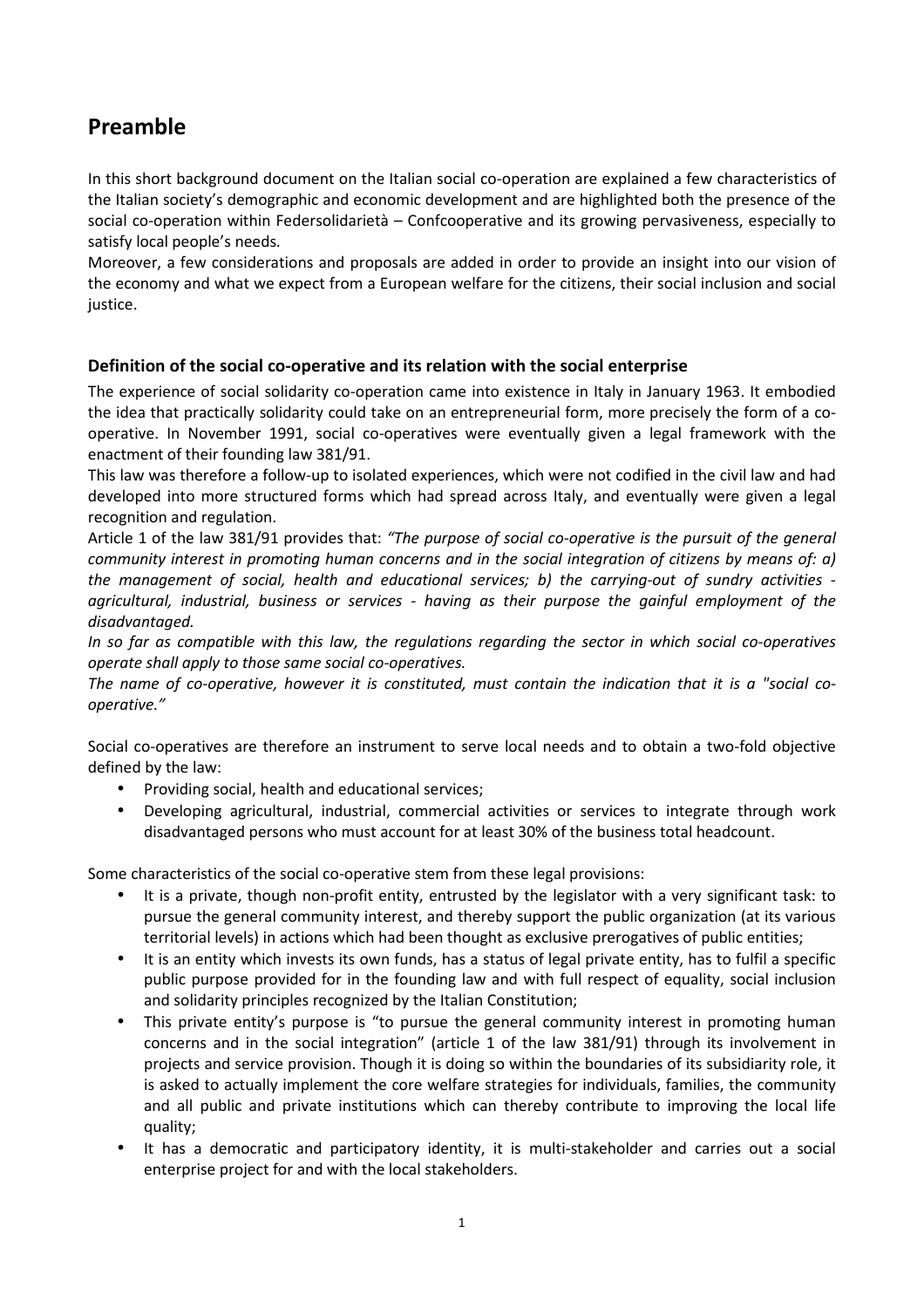# **Federsolidarietà – Confcooperative representativeness**

Federsolidarietà – Confcooperative is the main national federation of social co-operatives. It represents its own members with public institutions, supporting and assisting them in trade-union, legal, legislative, technical and economic matters. It promotes and develops co-operatives by training their leaders, disseminating good practices, investigating and experimenting innovative activities, holding conventions and seminars to analyse in greater depth the various issues emerging in welfare and labour policies.

In September 2011, 11,808 social co-operatives were recorded in Italy and their consortiums have increased by 57.7% over the past six years. It may therefore be assessed that social co-operatives active in Italy are more than  $10,000^1$ . Their staff totals over 350,000 to whom have to be added 30,000 disadvantaged workers employed by "B type" social co-operatives.

Social cooperatives have registered "a real boom" of employees in the period between 2007-2011 (+17.3%), which has been continuing in 2012 (+4.3%).

Currently, Federsolidarietà - Confcooperative has among its membership 5,908 social co-operatives, out of which 268 are consortiums of local co-operatives. Two thirds of them are involved in social, health and educational services, and one third is active in the labour inclusion of disadvantaged persons.

Their members are 222,000 out of whom 22,500 are voluntary members, they employ nearly 220,000 workers and represent a consolidated turnover of more than 5.7 billion €.

- "A type" social co-operatives "pursue the community's general interest through the citizens' human promotion and social integration", more precisely through the management of social, health and educational services. Social co-operatives were 3,672 in 2012. Their members are nowadays some 172,000 whereas their employees are 170,000, i.e.. Their consolidated turnover is 4,4 million €. As for their size, in pursuance of the EU parameters applicable to SMEs: 2% are large enterprises, 15.2% are medium-sized, 38% are small enterprises and 44.8% are micro-enterprises.
- "B type" social co-operatives of integration through work affiliated to Federsolidarietà Confcooperative are 1,866. 55% of them were created less than 12 years ago. Their consolidated turnover amounts to some 1.3 billion €. Their members are 50,000 (out of which 3.4% are legal entities) and more than 48,000 workers are employed by these social co-operatives. About 14,600 disadvantaged employees have enjoyed this type of labour inclusion, i.e. an increase of 13.8% over the past five years. 25% of the employees meet the requirements of the European definition of « disadvantaged workers  $v^2$ .
- Consortiums are one of the most important forms of integration of social co-operatives. Consortiums having membership in Federsolidarietà are 268, out of which 163 have adhered since 2001. It has therefore been a very intensive process of integration into consortiums. The average number of co-operatives per consortium is currently 15. Among the consortiums affiliated to our federation, 239 are provincial, 5 are inter-provincial, 2 are regional, 8 inter-regional and 2 are described as being national consortiums (namely Consorzio CGM and Idee in Rete).

# **Social Innovation**

 $\overline{a}$ 

32% of Italian social cooperatives are growing, a much higher rate than non-cooperative firms. This is one of the findings of a research project carried out by the European Research Institute on Cooperative and Social Enterprises (Euricse). Radical transformations occuring even in terms of innovation.

Indeed, according to the poll carried out among 400 managers of social cooperatives belonging to Confcooperative-Federsolidarietà, over 60% of social cooperatives have carried out innovative activities in

 $^1$  Some 9,000 out of about 10,000 are represented by the three Italian Co-operative Associations. Confcooperative represents some 6,100 out of which 5,900 are affiliated to Federsolidarietà – Confcooperative.

 $^2$  I.e. former long-term unemployed, being over 50, mothers of single-parent families, immigrants from non-EU countries, former detainees, etc. Finally, 55% of these co-operatives have voluntary members.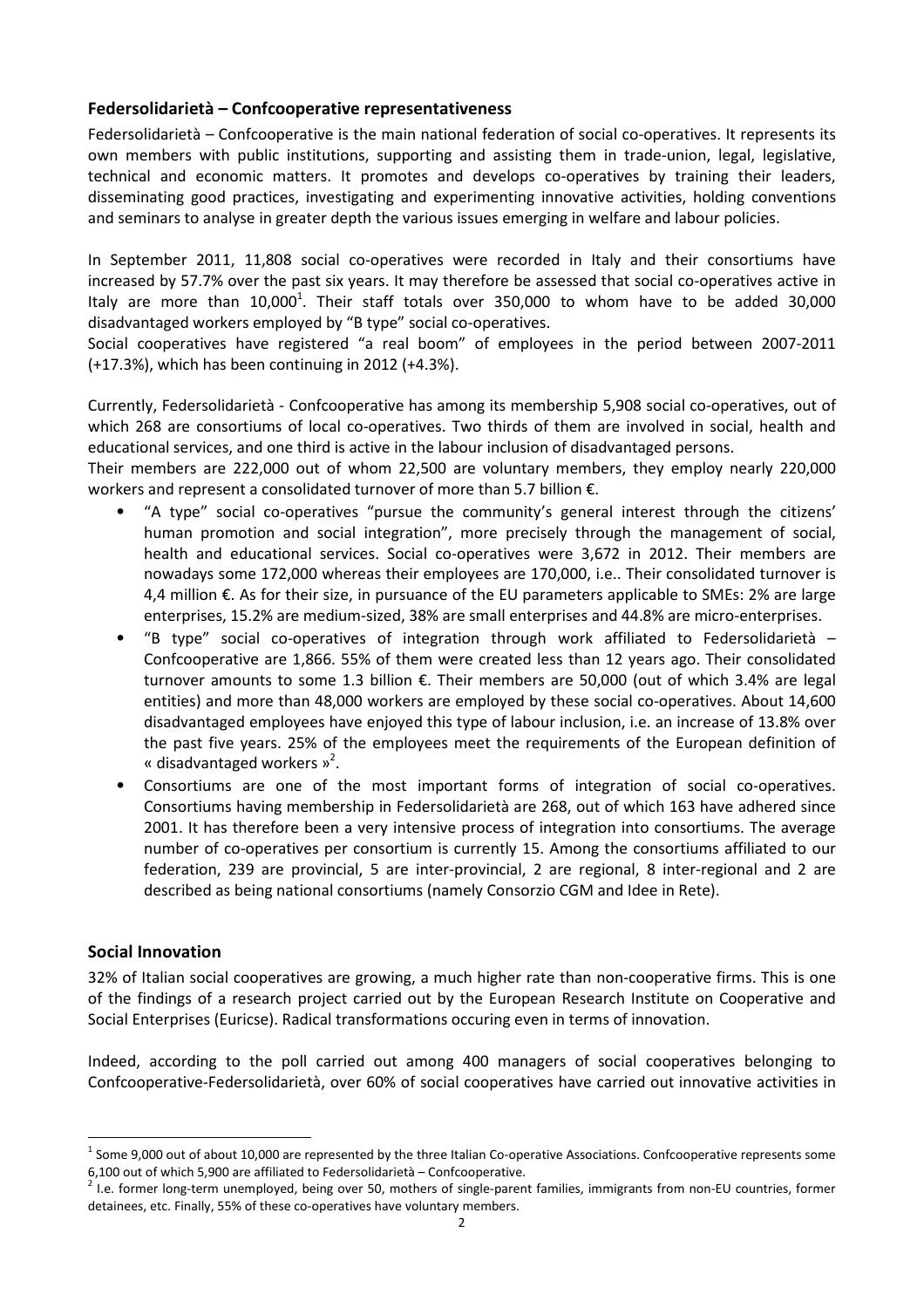the past three years, and 80% of them have gained economic advantages from the innovative processes they adopted. Of the cooperatives that innovate:

- 38% developed new services,
- 28% identified new users,
- 60% deployed management improvement strategies,
- 59.7% of social cooperatives address new risks that are being left out of the "institutional" welfare system.

Due to the cuts to public spending, 26% of GDP is now devoted to health and social services, and cooperatives have evolved and innovated in order to address the needs of people that are not covered by the traditional welfare system and that are struggling due to the loss of their job or to family problems.

In this "total innovation" perspective (product, process, sector and end user innovations) many organizations experimented new solutions for service provision, ranging from light healthcare to family support, from urban revitalization to social tourism and economic development.

# **1. Some Italian features**

# **Demographic, social and financial characteristics**

Due to several factors (a greater geographic mobility, the age pyramid evolution, changes in the labour market, etc.), Italy has experimented increasingly rapid changes concerning both the lifestyles and the needs of its population.

As a result, the welfare system put in place to provide universal responses, organized according to a public approach to repair and compensate a number of shortcomings (and therefore unwilling to enhance and improve its own performance efficiency) has started to decline, showing vacuums which have been sealed off in a subsidiary manner by social co-operatives, inter alia.

In summary, among the changes which have contributed to the crisis of the welfare model, the following can be pinpointed.

Over the past 60 years, the population distribution in Italy has changed dramatically. During the first forty years between 1950 and 2000, the population has progressively left the interior of the country to settle down along the coasts. The interior has lost more than 50% of its population whereas the coastal and newly industrialized areas, i.e. the Central and Northern part of the country, have experimented an increase of the same magnitude (+50%).

Since 1990, the Italian demography has still undergone a large number of developments.

A large number of regions have lost part of their population which has migrated to other regions and over the past ten years, Italy's configuration has gone through an even deeper transformation, and the gap between the North and the Centre or the South of the country has dramatically widened.

The younger generations have been confronted with sudden changes: Southern regions which had the highest rates of young people have recorded a 30% decrease over the past ten years whereas, unexpectedly, birth rates have been on the increase in other regions.

The prevalence of disadvantaged persons (disabled, drug addicted, foreigners, elderly or unemployed persons) within the total population has been modified over the years and their distribution has changed.

In addition to these territorial changes, other characteristics have contributed to develop the inefficiency of the public welfare services such as:

New requirements of the labour market:

o The participation in the labour market of people who should be working is now fairly different: as compared to the first years of the Italian Republic, it becomes increasingly clear that the number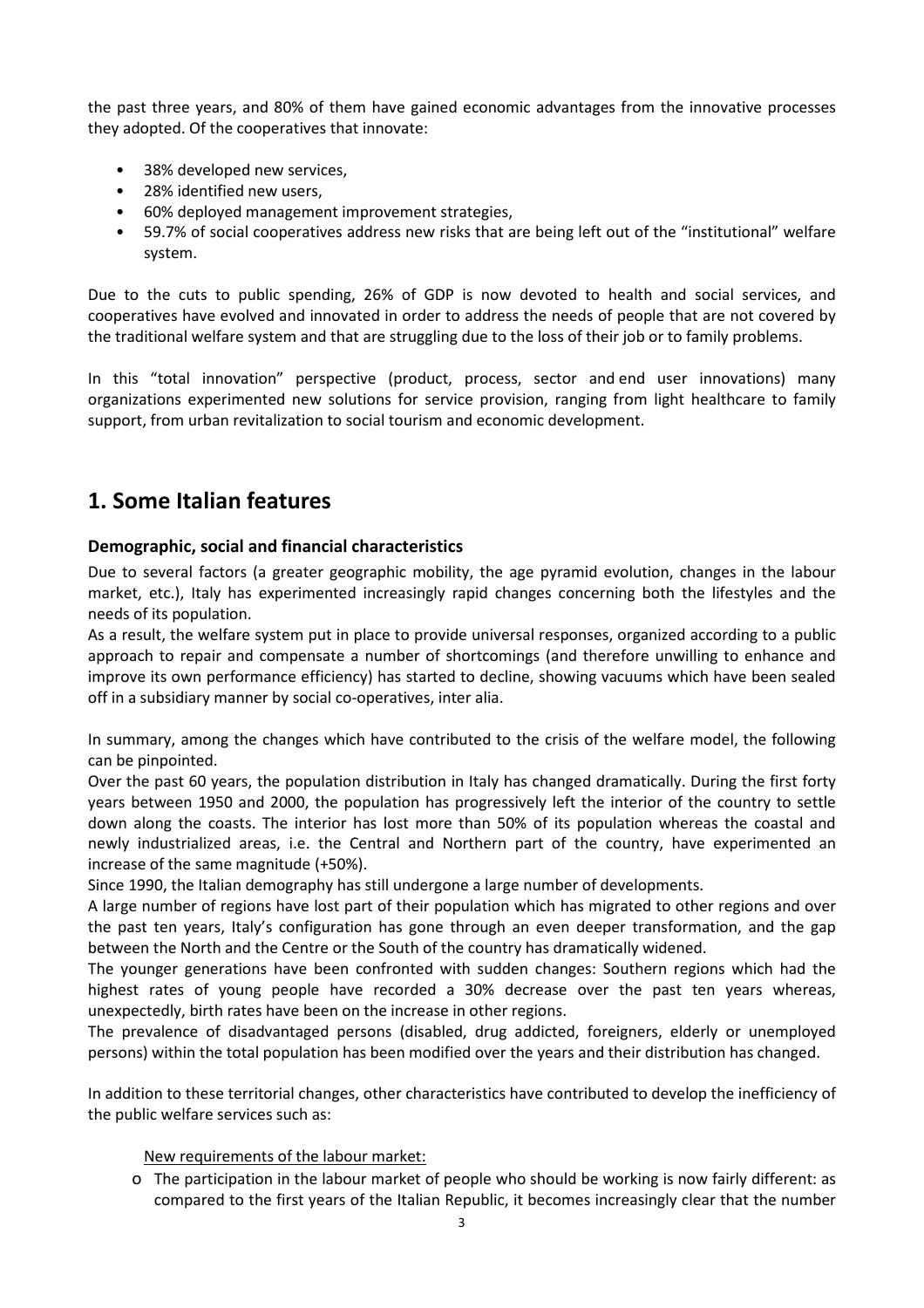of workers<sup>3</sup> has considerably dropped, that women's employment has been on the increase and that jobs are more concentrated in the tertiary sector.

- o Less jobs: over the past three years, more than 700,000 workers have been pushed away from the labour market and hurdles that young people have to overcome to have access to the labour market have amplified (2.2 million young workers are neither studying nor having a job).
- o There is a clear tendency to extend the retirement age: this is also a reason why elderly workers, with a lower employability, are pushed out of the labour market and kept out of labour market opportunities and access to welfare benefits, namely they are too old to work and too young to enjoy retirement benefits.
- o Women's employment has grown but very slowly: their employment rate is still under 50%, far from the Lisbon target of 70% and the European average rate.
- o Persons under the poverty line, socially excluded, are on the increase.
- o Immigration is still an expanding phenomenon (though often immigrants have very few rights, remain in the lower levels of the social pyramid and may even have an illegal and irregular access to the labour market). Immigrants represent 7% of the labour.

# **Why organizing welfare responses with social co-operatives?**

- Italy has both a high taxation rate and public debt. As a consequence, revenues are rather used to reduce the public debt and funding the core budgets of public bodies. This is how the public allocation of services is diminishing while being inefficiently assigned at local level.
- Over the past decades, a larger number of attributions have been transferred to the Regions, more precisely competences in welfare areas, without however softening the rigidity of supply following the demographic changes.
- It is therefore unthinkable for the public system to fulfil all its functions without connecting with civil society organizations.

Social co-operatives are consequently an important welfare stakeholder which can have a determining contribution to the country's social infrastructure development. Within the broad range of civil society organizations, more precisely non-profit organizations, social co-operatives have characterized their mission with promoting new forms of direct participation of the citizens – in an entrepreneurial form – in the country's economy and development: managing services to the persons, host communities, day care centres, home care, pre-schools and other social, health, educational and support services.

Currently, social co-operatives carry out socially innovative actions to respond to the new social risks with which families and more vulnerable persons are confronted. The example of investment by social cooperatives in pre-schools unveils clearly that this is one of the areas of local development while B type cooperatives' experience has highlighted that they could give jobs to 30,000 persons. Organizational solutions have enabled such results. They could include these workers into the productive process with the support of special actions aimed at promoting the development and professionalization of disadvantaged persons who have been integrated in the labour market.

# **2. Subsidiarity as a driving force: some major values of social cooperatives and their representation**

A few considerations:

 $\overline{a}$ 

 $3$  Compulsory education has been extended and thereby the age of entry on the labour market.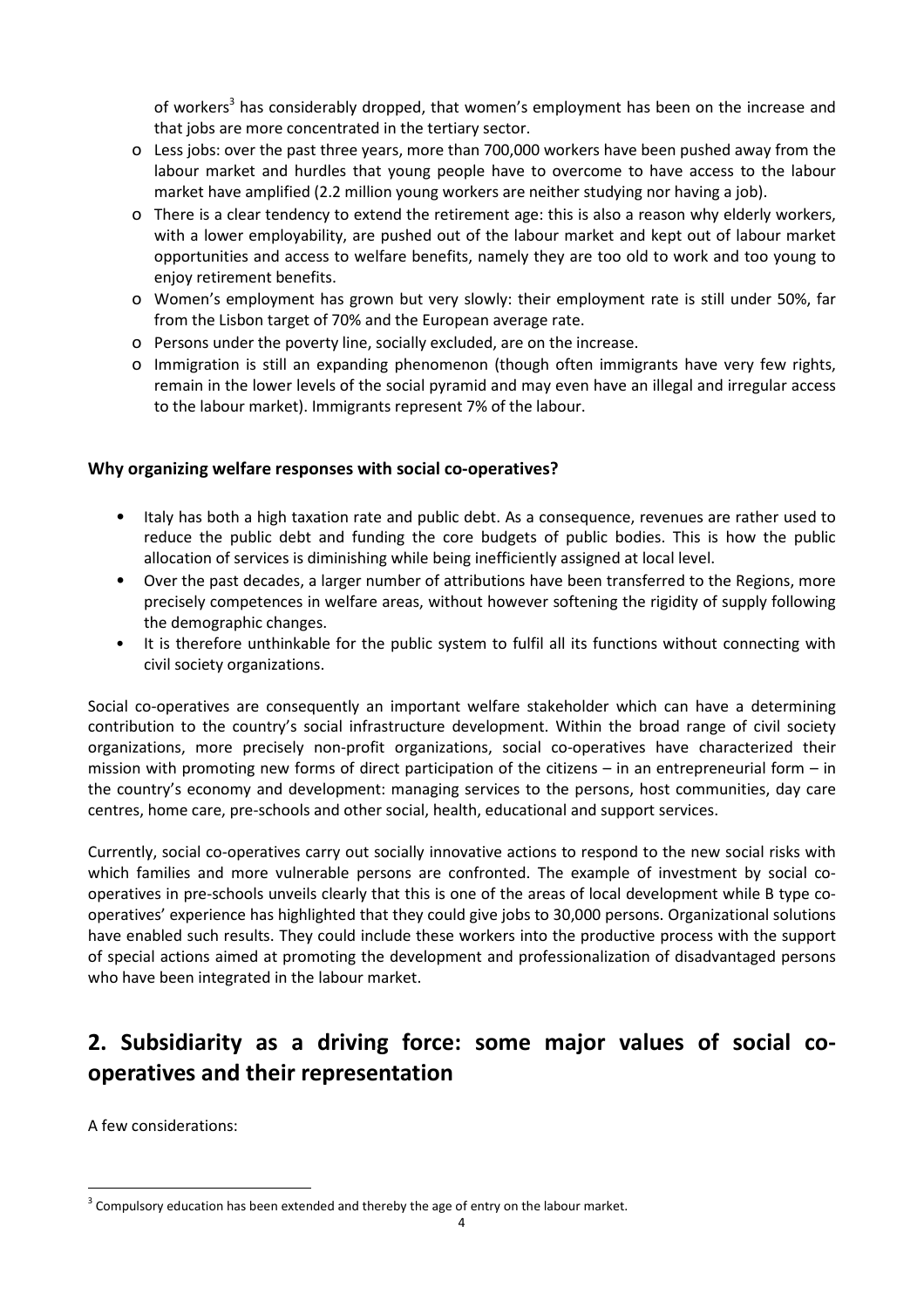# **Vision of the social economy**

- Our vision of economy came into life and has been nourished by the essential value of solidarity and sharing which is for us the primary and most efficient achievement of the social economy developed through the implementation of the co-operation model and method.
- We work because individuals commit themselves together in an entrepreneurial project aimed at promoting the common good with a strong belief that there is a way to combine entrepreneurship and social solidarity.
- We believe that the co-operative method shows that a fairer treatment can generate more growth and welfare. Therefore, economic regulations promoting a greater fairness should be put in place and into practice. We deeply believe that an appropriate enhancement of the co-operative economic system and development model of social co-operatives can contribute to bring about the "economic and entrepreneurial biodiversity" longed for explicitly by the European Commission in its Communication on social business.

# **Common goods**

We believe:

- that the production of common goods can be carried out more efficiently (and effectively) if the assignment of resources is mutualized, and thereby social co-operatives develop a real local welfare infrastructure;
- the welfare system can very rightly be inspired by the mutualistic model of social co-operation to steer a better convergence between an organized demand and innovative, flexible, efficient, effective and affordable responses for most people.

# **Welfare and democratic participation**

The European civilization and the culture of the social market economy to guarantee a sustainable development cannot overlook the need for more social cohesion, more fragile people's protection and the to fight against economic, cultural, relational poverty, health-care and assistance inadequacy. We believe that:

- The welfare system is an "institution of democracy" which requires everyone's contribution to its fulfilment in addition to public, collective, mutualistic and private resources. Social cohesion, investing in relational care, family care and birth-related services, education, fight against poverty are long-term development leverages and not unproductive expenditures.
- A marked difference between the regions and the broad range of welfare systems are issues of great significance to be dealt with without further delay more specifically considering that the tax system is becoming regionalized.
- Social co-operatives are assigned the task of stimulating and promoting a collective and joint responsibility. When the community gets organized into forms of entrepreneurial and non-profit solidarity, and looks after the well-being of individuals, starting with the most fragile, providing them with assistance and job opportunities, it generates various benefits which are the result of a virtuous circle: an enhanced quality of life and well-being of the community are factors furthering competitiveness, employment and productivity.
- Social co-operatives engineer quality and affordable responses, tapping all the resources and individuals who at local level want the community dimension to become a requirement for development and growth.

# **Youth**

• Italian social co-operatives have engineered their responses using and adapting a number of specific instruments like the so-called "Servizio Civile" (alternative service to the military service). It has been in place for several years and has become actually a moral duty.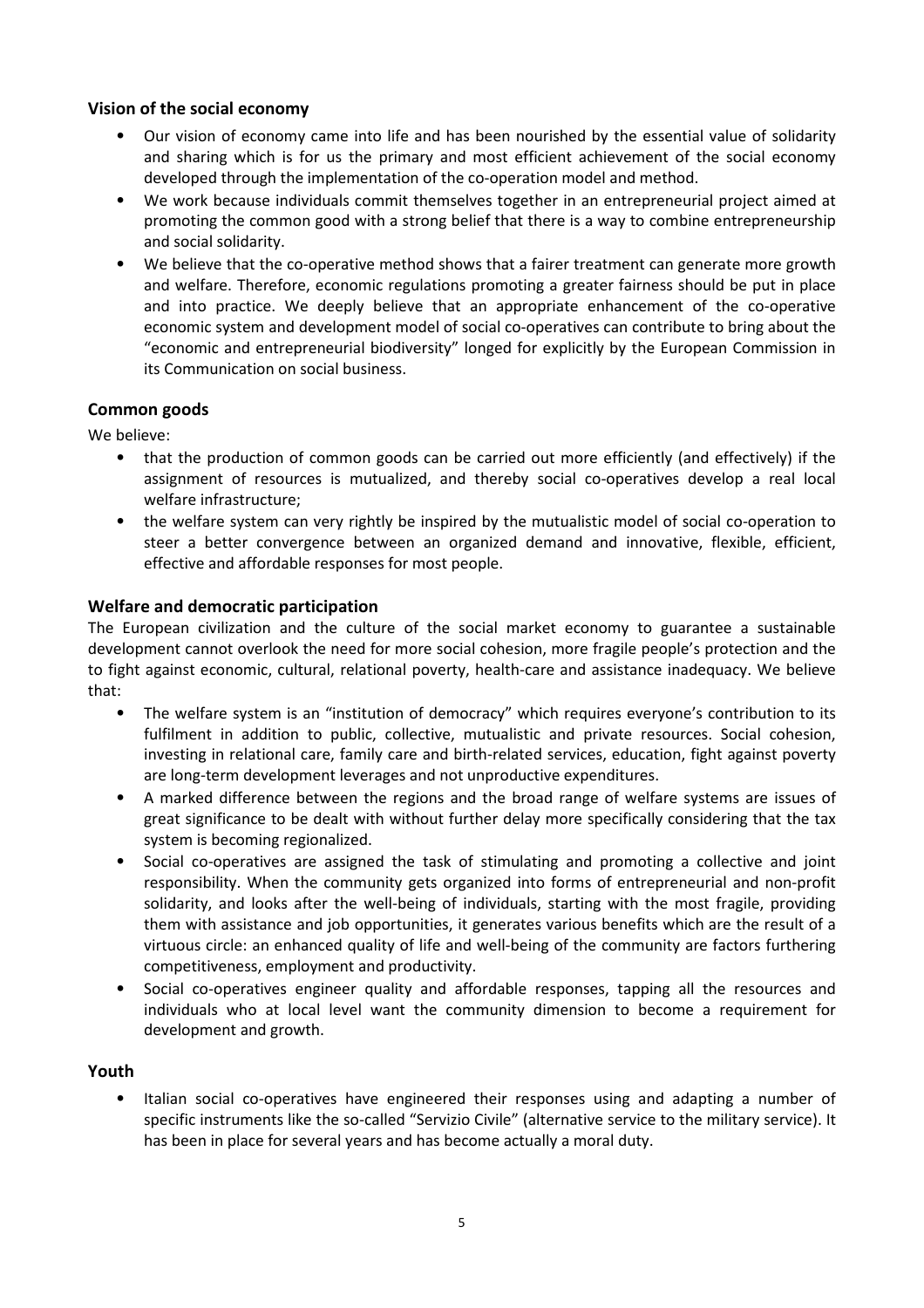• The welfare system network, largely promoted by social co-operatives, has been spreading at local level and can still be an opportunity, a chosen commitment and a job opportunity for the younger generations.

# **Working as a central pillar**

• Working is crucial to training, to the individual identity and is a basic foundation of citizenship. Among the large number of actions which have been initiated, the White Paper on integration into employment is of great significance. In it are highlighted the value of a large number of projects and the capacity of local communities to get involved but likewise the danger of a too long exclusion, which may even become a lifelong exclusion, from the labour world as this is most often the case for more fragile people who have been accumulating old and new discriminations worsened by the current economic context.

# **Our proposals to renew the welfare system**

- We believe that investing in the new generations is necessary. This investment cannot be one-off but has to be recurrent. With the cost of a fighter-bomber F-35 (Italy plans to buy 91 units until 2026), more than one hundred pre-schools could be created offering child-care services, managing and covering the cost of teachers. Direct and indirect jobs would be created, more particularly for women and, subsequently, the birth rate might even be boosted.
- It is fundamental to introduce tax alleviation mechanisms applicable to any assistance expenditure while asserting the need for maintaining an appropriate level of public spending to guarantee fair and equal opportunities.
- To figure out measures which would broaden the sharing of responsibilities, limit the cost and increment the benefits: to redirect 1% of the resources currently spent on specialty health care and hospitals to meet social and health requirements would enable to guarantee local services responding to local welfare requirements which are given very little attention for the time being. It would be a more efficient answer to the citizens' needs and would improve both health care and well-being.
- Political measures must provide for:
	- o Expanding public-private partnerships, more particularly at local level through a strong alliance between social co-operatives and local authorities;
	- o Making more efficient and effective choices through the citizens' involvement in their assessment and control;
	- o Developing systems of demand support with tax alleviation measures for individuals and families;
	- o Broadening special provisions to support the social co-operatives and third sector;
	- o Steering better through evaluation plans of the public expenditures.

# **European policies: our convictions for an inclusive social market economy**

The EC Initiative on Social Business and its 11 key actions are an important recognition of the role played in the past years.

The EC plan to develop instruments aimed at improving the knowledge of the sector and the visibility of social entrepreneurship is particularly relevant and we share the objective of promoting initiatives that would help social enterprises to strengthen their entrepreneurial capacities, their professionalization and the networking of their skills.

- Social enterprises and co-operatives should be supported:
	- o taken into account the essential role they can play as social innovation driving forces,
	- o because they introduce new methods of service provision and actions aiming at improving the quality of life of the persons,
	- o because they foster the creation of new products to respond to the new society's needs.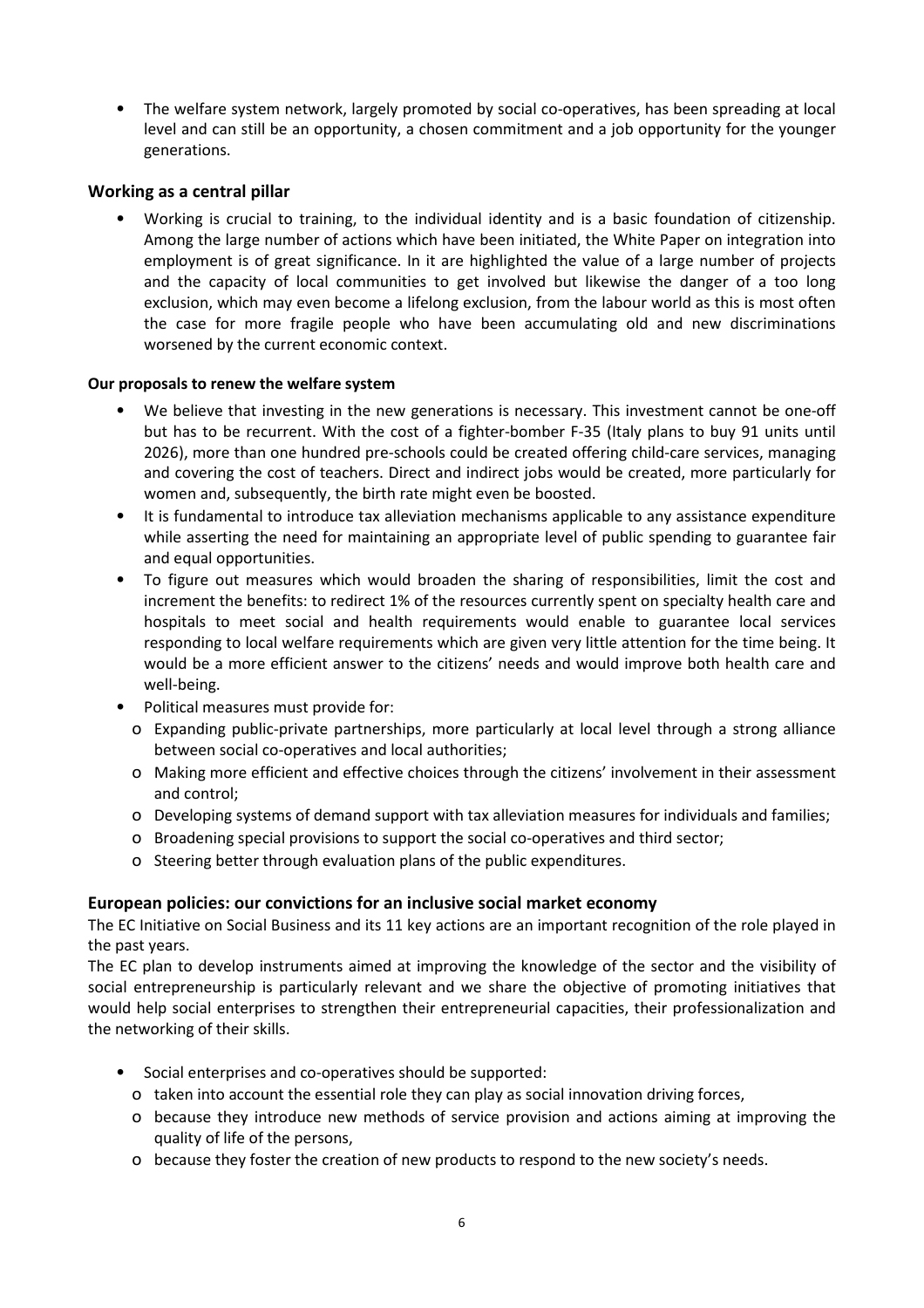- The development of new funding instruments should be based on a collection and interchange of innovative approaches in the Member States; it would be useful to promote more entrepreneurial forms such as:
	- o Credit guarantee instruments for social enterprises (mutual funds' networks or public guarantee schemes);
	- o Capitalization instruments for medium and long-term social investment (like ethical funds, funds for social innovation, investment funds in social venture capital);
	- o Regulatory or tax schemes supporting the social enterprises' capitalization, encouraging or facilitating the involvement of various concerned entities.
- Every social innovation, social entrepreneurship and social enterprise support scheme is important to boost the profit of social enterprises and co-operatives as this is now provided for in the new structural funds' programmes.
- To these various ends, it is important to make available instruments to assess and enhance the social impact and efficiency of social enterprises' activities. Social accounting practices can be crucial. For example, Federsolidarietà created an innovative instrument which is the social audit to measure the social results.

Labour inclusion social co-operatives can very rightly be promoted as a long-term instrument for active labour policies, can foster disadvantaged persons' employment, and in this critical period, they can be of crucial importance for those who are excluded from the labour market.

To support innovative processes, it is important:

- To facilitate the birth and development of networks of social enterprises through increased partnerships and consolidation of social enterprises into consortiums; the EC proposal as part of the fifth key action is particularly relevant in this respect; it is suggested in this action schemes to encourage the consolidation and the networking of social enterprises which should facilitate the exchange of good practices, scale economies and common services (training, project-engineering, administration, etc.);
- To remove some restrictions on the "de minimis" schemes for social enterprises and more specifically for those which are promoting labour inclusion even though public aid is directly assigned to enterprises and not to their employees;
- To favour the propensity to a greater subsidiarity from the public authorities, policies stimulating initiatives from associations of enterprises which have proven to be crucial for the growth of social enterprises.

We appreciate the invitation clearly expressed in the EC Communication to submit initiatives aimed at encouraging and fostering measures that would facilitate the access of social enterprises to public procurement.

- The proposed EC Directive, now submitted to the European Parliament, includes significant steps forward as, for instance, the attention paid to the award of contracts for social services and to social clauses (which are not anymore simple conditions of execution) aiming at including disabled people.
- Federsolidarietà Confcooperative fully supports article 17 of the proposed Directive, which adds to special measures such as protected shelters and work programmes, the entitlement to participate in public calls for tender "for economic operators whose main objective is the social and professional integration of workers with disabilities and disadvantages" while imposing the threshold of 30% of workers with disabilities and disadvantages in their total headcounts.

This threshold of 30% strikes the right balance between both the efficiency of the production processes and the social dimension, the mission of labour inclusion of such enterprises.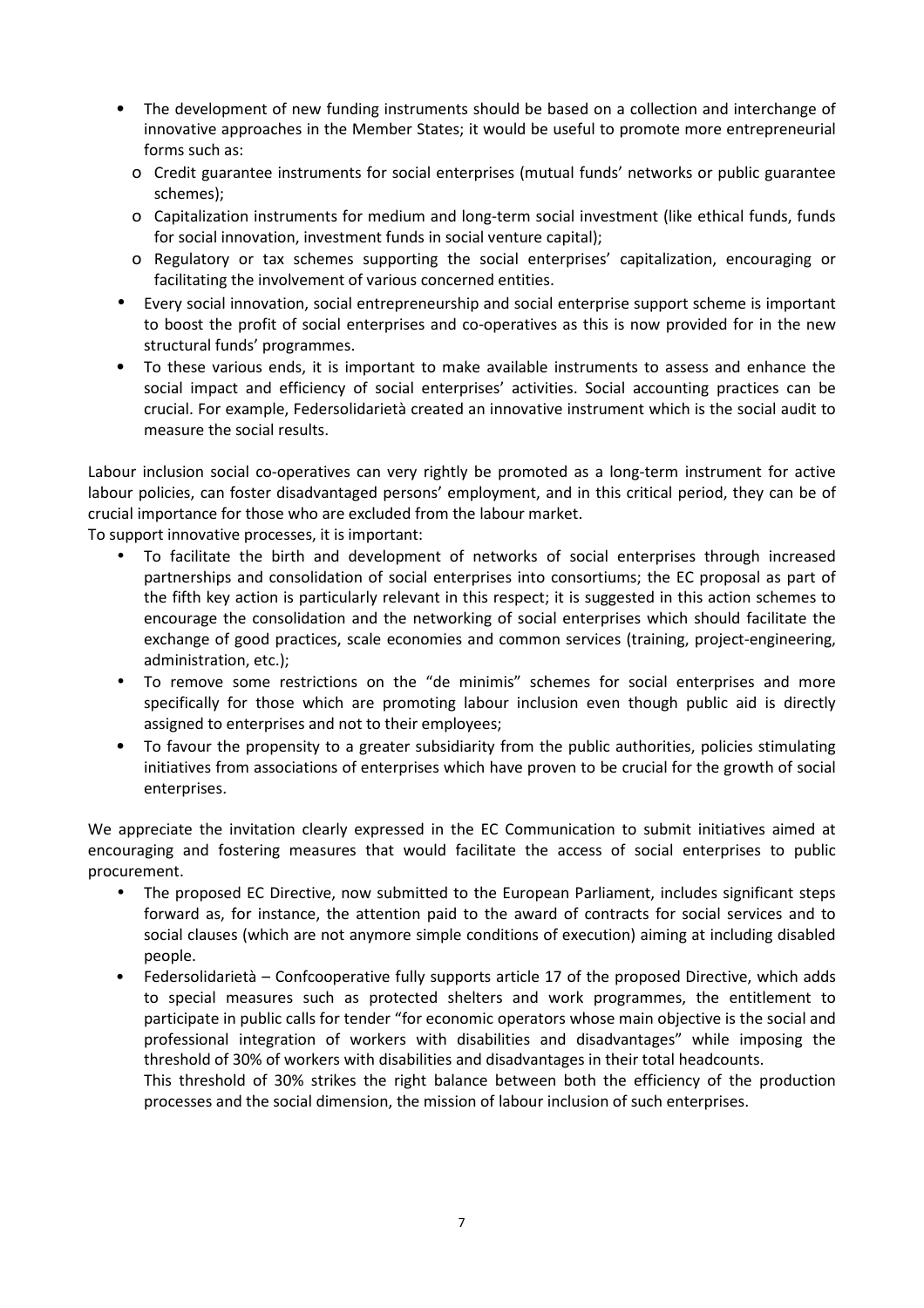# Law no. 381 of November 8th 1991 **Regulations governing social cooperatives**

# The Chamber of Deputies and the Senate of the Republic have passed, and THE PRESIDENT OF THE REPUBLIC Promulgates the following law.

#### Art. 1.

# *Definition*

1. Social cooperatives have as their purpose the pursuit of the general community interest in promoting human concerns and in the social integration of citizens by means of:

a) the management of social, health and educational services;

b) the carrying-out of sundry activities - agricultural, industrial, business or services - having as their purpose the gainful employment of the disadvantaged.

2. In so far as compatible with this law, the regulations regarding the sector in which social cooperatives operate shall apply to those same social cooperatives.

3. The name of cooperative, however it is constituted, must contain the indication that it is a "social cooperative".

#### Art. 2.

#### *Volunteer members*

1. Besides the members foreseen by the regulations in force, the statutes of social cooperatives may foresee the presence of volunteer members, who perform their activities free of charge.

2. These volunteer members must be registered in a special section of the members' register. Their number may not exceed one-half of the total number of members.

3. Collective bargaining contracts and provisions of law regarding employees or self-employed labour do not to apply to the volunteer members, with the exception of the provisions regarding insurance against accidents at work and work-related illnesses. The Minister for Labour and Social Welfare shall, by decree, set the sum of the compensation to be taken as the basis for the calculation of the insurance premiums and services concerned.

4. Volunteer members may be paid only the reimbursement of their out-of-pocket expenses, documented on the basis of parameters established by the social cooperative and applying to all members.

5. In managing the services referred to in article 1, paragraph 1, letter *a)*, rendered in fulfillment of contracts signed with public administrations, services rendered by volunteer members may be utilized only as complementary services and not replacement services with regard to the employment parameters for professional workers as foreseen by provisions of existing laws. The volunteer members' services shall not be taken into account when calculating the costs of a service, with the exception of the charges connected to the application of paragraph 3 and 4.

# Art. 3. *Obligations and prohibitions*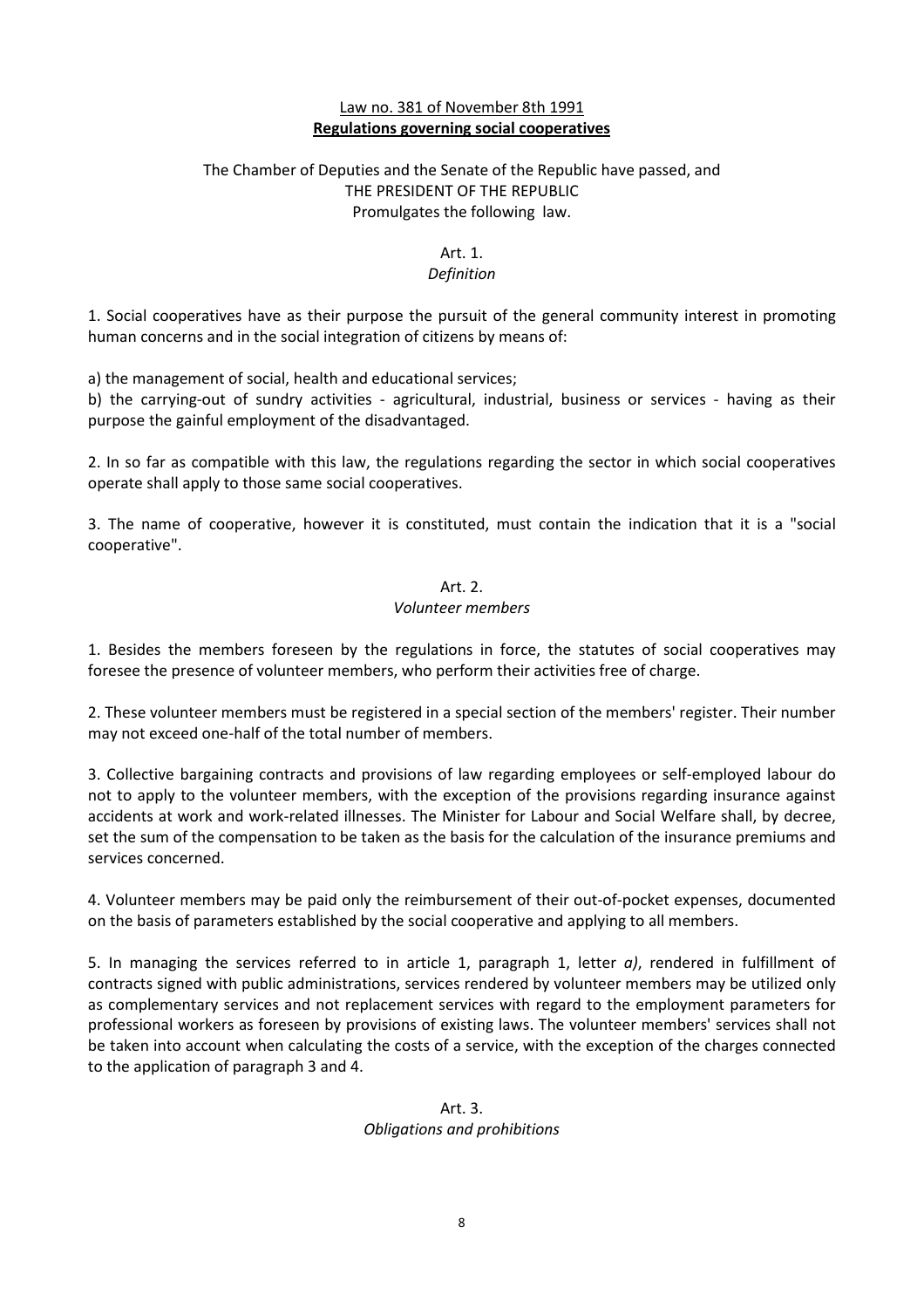1. The clauses regarding the health insurance requirements of article 26 of legislative decree no. 1577 of December 14th 1947 issued by the provisional Chief of State, ratified with modifications by law no. 302 of April 2nd 1951 and its subsequent modifications shall apply to social cooperatives.

2. Any modification of statutes aimed at eliminating a cooperative 's social-cooperative nature shall result in its removal from the "social cooperation section" foreseen by the second paragraph of article 13 of legislative decree of the provisional Chief of State no.1577 of December 14th 1947 mentioned, as modified by article 6, paragraph 1, letter *c)* of this law, as well as removal from the regional register mentioned in article 9, paragraph 1, of this law.

3. For social cooperatives, the ordinary inspections called for by article 2 of the afore-mentioned legislative decree no. 1577 of December 14th 1947 of the Chief of State must take place at least once per year.

# Art. 4.

# *Disadvantaged persons*

1. In cooperatives carrying on the activities of article 1, paragraph 1, letter *b)*, those persons to be considered disadvantaged are physical, mental and sensorial invalids, ex-patients of psychiatric institutes, those undergoing psychiatric treatment, drug addicts, alcoholics, minors of working age in difficult family situations, those detained or inmate in prisons, and those convicted and sentenced for crimes who are subject to the measures alternative to detention provided for by articles 21 of law no. 354 of July 26th 1975, subsequent modifications. Also to be considered disadvantaged persons are those indicated in the decree of the Chairman of the Council of Ministers on the proposal of the Minister for Labour and Social Welfare, in agreement with the Health Minister, the Home Office Minister, and the Minister for Social Affairs, having heard the opinion of the Central Commission for Cooperatives set up under article 18 of the afore-mentioned legislative decree of the provisional chief of state no. 1577 of December 14th 1947, and its subsequent modifications.

2. The disadvantaged persons mentioned in paragraph 1 must constitute at least thirty percent of the workers in the cooperative, and, where compatible with their ability, must be members of the cooperative itself. The status of disadvantaged person must be demonstrated by documentation originating from the public administration, without prejudice to rights of confidentiality.

3. The total rates governing the contributions for compulsory social welfare insurance due from the social cooperatives arising out of the compensation paid to the disadvantaged persons of this article, with the exception of those referred to paragraph 3-bis, shall be reduced to zero.

3-bis. The total rates referred to paragraph 3 due from the social cooperatives arising out of the compensation paid to those detained or inmate in prisons, ex-patients of forensic hospital and those convicted and sentenced for crimes who are subject to the measures alternative to detention provided for by articles 21 of law no. 354 of July 26th 1975, subsequent modifications, shall be reduced to a level percentage fixed every two years by the Minister of Justice, in consultation with the Minister of Treasury, Budget and Economic Planning. The tax reliefs under this paragraph shall apply for a further period of six months following the end of the sentence.

# Art. 5.

# *Conventions*

1. Public bodies may, including economic ones, and public capital companies by exception to the rules concerning public administration contracts, may conclude agreements with cooperatives that develop the activities mentioned in article 1, point 1, letter "b" or with analogous organisations having their head office in other Member States of the European Union, in the provision of goods and services other than social, health and education and having an estimated net sum, excluding the VAT, inferior to that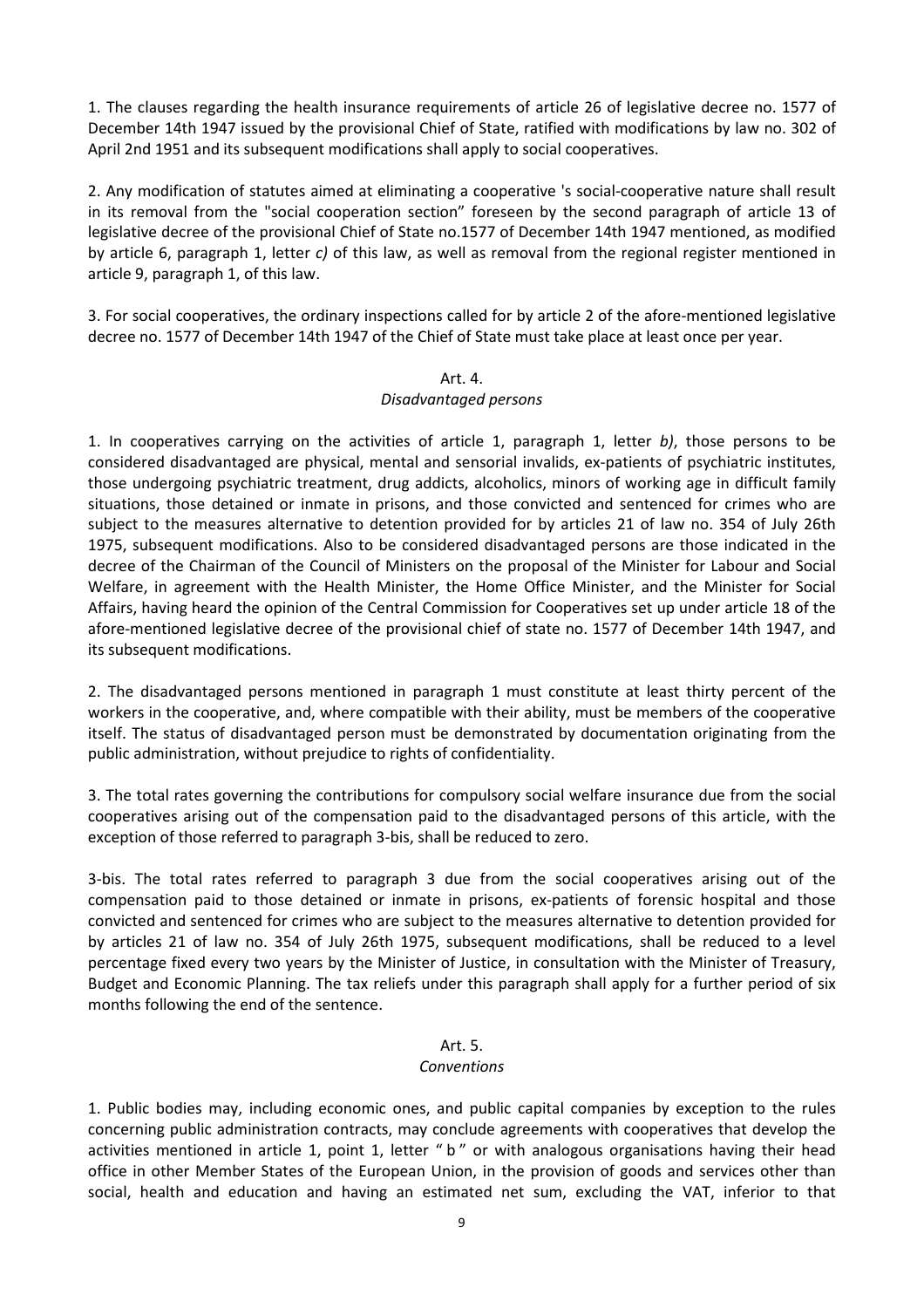established by the Community directives concerning public market tenders, as long as such agreement have as an objective the creation of work opportunities for disadvantaged persons, as stated in article 4, point 1.

2. For the conclusion of the agreements mentioned in point 1, social cooperatives must be registered in the regional register mentioned in article 9, point 1. Analogous organisations having their head office in other European Union Member States must have qualities equivalent to those required for inclusion in such a register and must be registered in the regional lists mentioned in point 3 ; they must also demonstrate possession of the qualities required with appropriate documentation.

3. The region annually inform, through publication in the Official Journal of the European Communities, which qualities and conditions are required for the conclusion of agreements according to point 1, and publish regional lists of organisations in possession of the necessary qualities and condition.

4. For the supply of goods and services other than social, health and education, having an estimated net sum, excluding the VAT, equivalent or superior to the sums established by the Community directives on public procurements, public bodies, including economic organisations, as well as public capital companies, participating in the public calls for tenders may insert (in the schedule of conditions) amongst the conditions of execution, the requirement to execute the contract while employing underprivileged persons as mentioned in article 4, point 1, with the adoption of specific programmes of professional integration and reintegration. Verification of capacities to fulfill the above-mentioned conditions, to act in accordance with the present law, may not occur during the adjudication procedures and must in all case be undertaken after the award of the contract.

# Art. 6.

# *Modifications to the legislative decree of the provisional Chief of State no. 1577 of December 14th 1947*

1. The following modifications shall be made to the afore-mentioned legislative decree of the provisional Chief of State no.1577 of December 14th 1947:

a) the following paragraph shall be added to the end of article 10:

"if the inspection concerns social cooperatives, a copy of the report must be sent, by the Ministry for Labour and Social Welfare, within forty days from the date of that same report to the region in whose territory the cooperative has its headquarters".

b) the following paragraph shall be added to the end of article 11:

"for social cooperatives the measures of the second paragraph shall be applied after hearing the opinion of the body competent to regulate cooperation of the region in whose territory the cooperative is legally headquartered".

c) at the bottom of the second paragraph of article 13 shall be added the words "social cooperation section".

d) the following paragraph shall be added at the end of article 13:

"besides (being registered) in the sections specifically foreseen for them, social cooperatives shall also be registered in the section that the activity they carry on directly appertains to,,.

# Art. 7.

# *Tax regime*

1. The provisions of article 3 of decree of the President of the Republic no. 637 of October 26th 1972 shall apply to transfers of goods by succession or donation to social cooperatives